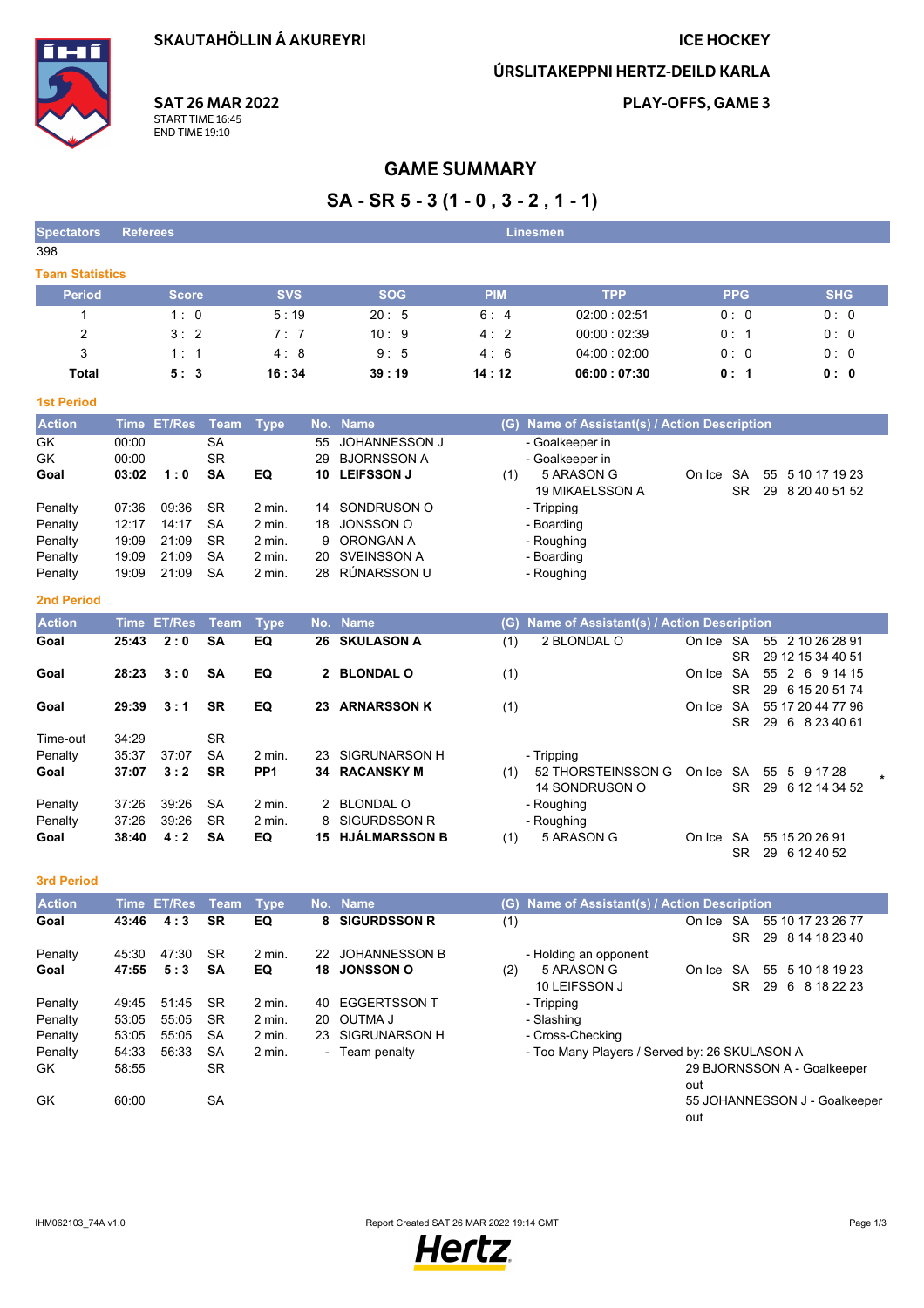**SKAUTAHÖLLIN Á AKUREYRI** 

**SAT 26 MAR 2022** 

START TIME 16:45<br>END TIME 19:10

### **ICE HOCKEY**

ÚRSLITAKEPPNI HERTZ-DEILD KARLA

#### **PLAY-OFFS, GAME 3**

**Goalkeeper Records** 

| Team : SA - SA          | Team : SR - SR |            |            |                    |     |            |            |
|-------------------------|----------------|------------|------------|--------------------|-----|------------|------------|
| No. Name                | <b>SOG</b>     | <b>SVS</b> | <b>MIP</b> | No. Name           | SOG | <b>SVS</b> | <b>MIP</b> |
| 55 JOHANNESSON Jakob    | 19             | 16         | 60:00      | 29 BJORNSSON Aevar | 39  | 34         | 58:55      |
| 35 STEINGRIMSSON Robert |                |            |            | <b>BECK Aron</b>   |     |            |            |

#### **Game Statistics**

| Team: SA (Red) |                             |              |                |                |                |                |                      |                |                |             |
|----------------|-----------------------------|--------------|----------------|----------------|----------------|----------------|----------------------|----------------|----------------|-------------|
|                | Head Coach: LEHTINEN Sami   |              |                |                |                |                | <b>Shots on Goal</b> |                |                |             |
| No. Pos.       | <b>Name</b>                 | G            | $\mathbf{A}$   | <b>PTS</b>     | <b>PIM</b>     |                | $\overline{2}$       | 3              | <b>TS</b>      | $+/-$       |
| 2 D            | <b>BLONDAL Orri</b>         |              |                | $\overline{2}$ | 2              | 0              |                      |                | $\overline{2}$ | $+2$        |
| 10 F           | LEIFSSON Johann +A          |              |                | $\overline{2}$ | $\Omega$       | 3              | $\Omega$             |                | 4              | $+2$        |
| 19 F           | MIKAELSSON Andri +C         | 0            | 1              |                | 0              | 0              | 1                    | $\Omega$       |                | $+2$        |
| 23 F           | <b>SIGRUNARSON Hafthor</b>  | 0            | 0              | 0              | 4              | $\mathbf{1}$   | $\mathbf 0$          | 0              |                | $+1$        |
| 26 D           | <b>SKULASON Andri</b>       |              | 0              | 1              | 0              | 0              | 1                    |                | $\overline{2}$ | $+1$        |
| 5 D            | <b>ARASON Gunnar</b>        | 0            | 3              | 3              | 0              | 1              | 0                    | 2              | 3              | $+2$        |
| 9 F            | KRISTVEIGARSON Heidar +A    | $\Omega$     | 0              | $\mathbf 0$    | 0              | $\overline{2}$ | 1                    | $\Omega$       | 3              | $+1$        |
| 17 D           | <b>SKULASON Halldor</b>     | 0            | 0              | $\mathbf 0$    | 0              | 0              | 2                    | $\mathbf{0}$   | $\overline{c}$ | $-1$        |
| 28 F           | <b>RÚNARSSON Unnar</b>      | 0            | 0              | $\mathbf 0$    | $\overline{2}$ | $\overline{c}$ | $\mathbf 0$          |                | 3              | $+1$        |
| 91 D           | <b>HAFBERG Robert</b>       | $\Omega$     | 0              | $\mathbf 0$    | $\mathbf 0$    | $\overline{2}$ | $\Omega$             | $\mathbf{0}$   | $\overline{2}$ | $+2$        |
| 6 F            | <b>JOHANNSSON Heidar</b>    | $\Omega$     | 0              | 0              | 0              | 1              | 0                    | 0              | 1              | $+1$        |
| 14 F           | <b>BJORGVINSSON Ólafur</b>  | 0            | 0              | 0              | 0              | 0              | 0                    | 0              | $\Omega$       | $+1$        |
| 15 F           | <b>HJÁLMARSSON Baltasar</b> |              | 0              |                | 0              | $\mathbf{1}$   | $\overline{c}$       | $\mathbf{0}$   | 3              | $+2$        |
| 18 D           | <b>JONSSON Ormur</b>        |              | 0              | 1              | 2              | 3              | $\mathbf 0$          | $\overline{c}$ | 5              | $+1$        |
| 20 D           | <b>SVEINSSON Atli</b>       | $\Omega$     | $\mathbf{0}$   | $\Omega$       | $\overline{2}$ | $\overline{2}$ | 1                    |                | 4              | $\mathbf 0$ |
| 7 F            | <b>ARNGRÍMSSON Ævar</b>     | 0            | 0              | 0              | 0              | 0              | 0                    | 0              | 0              | 0           |
| 11 D           | <b>SIGURDSSON Petur</b>     | 0            | 0              | $\Omega$       | 0              | 0              | $\Omega$             | $\Omega$       | $\Omega$       | $\mathbf 0$ |
| 44 F           | <b>GRANT Einar</b>          | 0            | 0              | $\mathbf 0$    | $\mathbf 0$    | 1              | 1                    | $\Omega$       | $\overline{2}$ | $-1$        |
| 77 F           | <b>GULAY Derric</b>         | 0            | 0              | 0              | 0              | 1              | 0                    | 0              | 1              | $-2$        |
| 96 F           | <b>STEFANSSON Matthias</b>  | $\mathbf{0}$ | $\overline{0}$ | $\mathbf 0$    | $\mathbf 0$    | 0              | $\Omega$             | $\mathbf{0}$   | $\Omega$       | $-1$        |
| 115 F          | <b>MARK Skot</b>            | 0            | 0              | $\mathbf 0$    | 0              | 0              | 0                    | 0              | 0              | $\mathbf 0$ |
| 35 GK          | <b>STEINGRIMSSON Robert</b> | 0            | 0              | 0              | 0              | 0              | 0                    | 0              | 0              |             |
| 55 GK          | JOHANNESSON Jakob           | 0            | 0              | $\Omega$       | 0              | 0              | $\Omega$             | $\Omega$       | 0              |             |
| <b>Total</b>   |                             | 5            | 6              | 11             | 12             | 20             | 10                   | 9              | 39             |             |

| Team : SR (Blue) |                                   |              |              |             |                |             |                      |             |                |             |
|------------------|-----------------------------------|--------------|--------------|-------------|----------------|-------------|----------------------|-------------|----------------|-------------|
|                  | Head Coach: Thoroddsen Gunnlaugur |              |              |             |                |             | <b>Shots on Goal</b> |             |                |             |
| No. Pos.         | <b>Name</b>                       | G            | $\mathbf{A}$ | <b>PTS</b>  | <b>PIM</b>     |             | $\overline{2}$       | 3           | <b>TS</b>      | $+/-$       |
| 12 D             | <b>MAACK Petur</b>                | 0            | 0            | 0           | 0              | 0           | 0                    |             |                | $-2$        |
| 18 F             | <b>ATLASON Solvi</b>              | 0            | 0            | 0           | 0              | 0           | 0                    | 0           | 0              | 0           |
| 22 D             | JOHANNESSON Bjarki +C             | 0            | 0            | 0           | 2              |             | 0                    |             | 2              | $-1$        |
| 23 F             | <b>ARNARSSON Kari</b>             |              | 0            |             | 0              |             | 3                    |             | 5              | $+1$        |
| 40 F             | <b>EGGERTSSON Thorgils</b>        | $\mathbf{0}$ | 0            | 0           | $\overline{2}$ | $\mathbf 0$ |                      | 0           |                | $-1$        |
| 9 F              | <b>ORONGAN Axel</b>               | 0            | 0            | 0           | 2              | 0           | 0                    | 0           | 0              | 0           |
| 14 D             | SONDRUSON Omar                    | 0            | $\mathbf{1}$ |             | $\overline{c}$ | $\mathbf 0$ | 0                    | 0           | 0              | $+1$        |
| 34 F             | <b>RACANSKY Miloslav</b>          |              | 0            |             | $\mathbf 0$    | 0           |                      | 0           |                | $-1$        |
| 51 F             | <b>HAFSTEINSSON Niels</b>         | 0            | 0            | 0           | 0              |             |                      | 0           | 2              | $-3$        |
| 52 F             | <b>THORSTEINSSON Gunnlaugur</b>   | $\Omega$     | $\mathbf{1}$ |             | $\mathbf 0$    |             | $\Omega$             | $\Omega$    |                | $-2$        |
| F<br>8           | <b>SIGURDSSON Robbie</b>          |              | 0            |             | 2              |             | 2                    |             | 4              | 0           |
| 15 D             | <b>FRIDRIKSSON Styrmir</b>        | $\Omega$     | 0            | 0           | $\mathbf 0$    | $\mathbf 0$ | 0                    | 0           | 0              | $-2$        |
| 61 F             | <b>THORMODSSON Egill</b>          | 0            | 0            | $\mathbf 0$ | 0              | 0           |                      |             | $\overline{2}$ | $+1$        |
| 74 D             | <b>GUDLAUGSSON Kari</b>           | $\Omega$     | 0            | $\mathbf 0$ | $\mathbf 0$    | $\mathbf 0$ | $\mathbf 0$          | $\Omega$    | $\Omega$       | $-1$        |
| 6 D              | ÓLAFARSON Markús                  | 0            | 0            | 0           | 0              | 0           | 0                    | 0           | 0              | $-2$        |
| 7 D              | <b>OLGEIRSSON Benedikt</b>        | 0            | 0            | 0           | 0              | 0           | $\mathbf 0$          | 0           | 0              | 0           |
| 20 D             | <b>OUTMA Jonathan</b>             | 0            | 0            | 0           | 2              | 0           | 0                    | 0           | $\Omega$       | $-2$        |
| 24 D             | <b>STEINSEN Arnar</b>             | 0            | 0            | $\mathbf 0$ | 0              | 0           | $\mathbf 0$          | $\Omega$    | $\Omega$       | $\mathsf 0$ |
| 83 D             | <b>FRANKLINSSON Otri</b>          | $\mathbf{0}$ | 0            | 0           | $\mathbf 0$    | 0           | 0                    | $\Omega$    | $\Omega$       | $\mathbf 0$ |
| 98 F             | <b>SKOT Mark</b>                  | 0            | 0            | 0           | 0              | $\mathbf 0$ | $\mathbf 0$          | $\mathbf 0$ | 0              | 0           |

IHM062103\_74A v1.0

Report Created SAT 26 MAR 2022 19:14 GMT